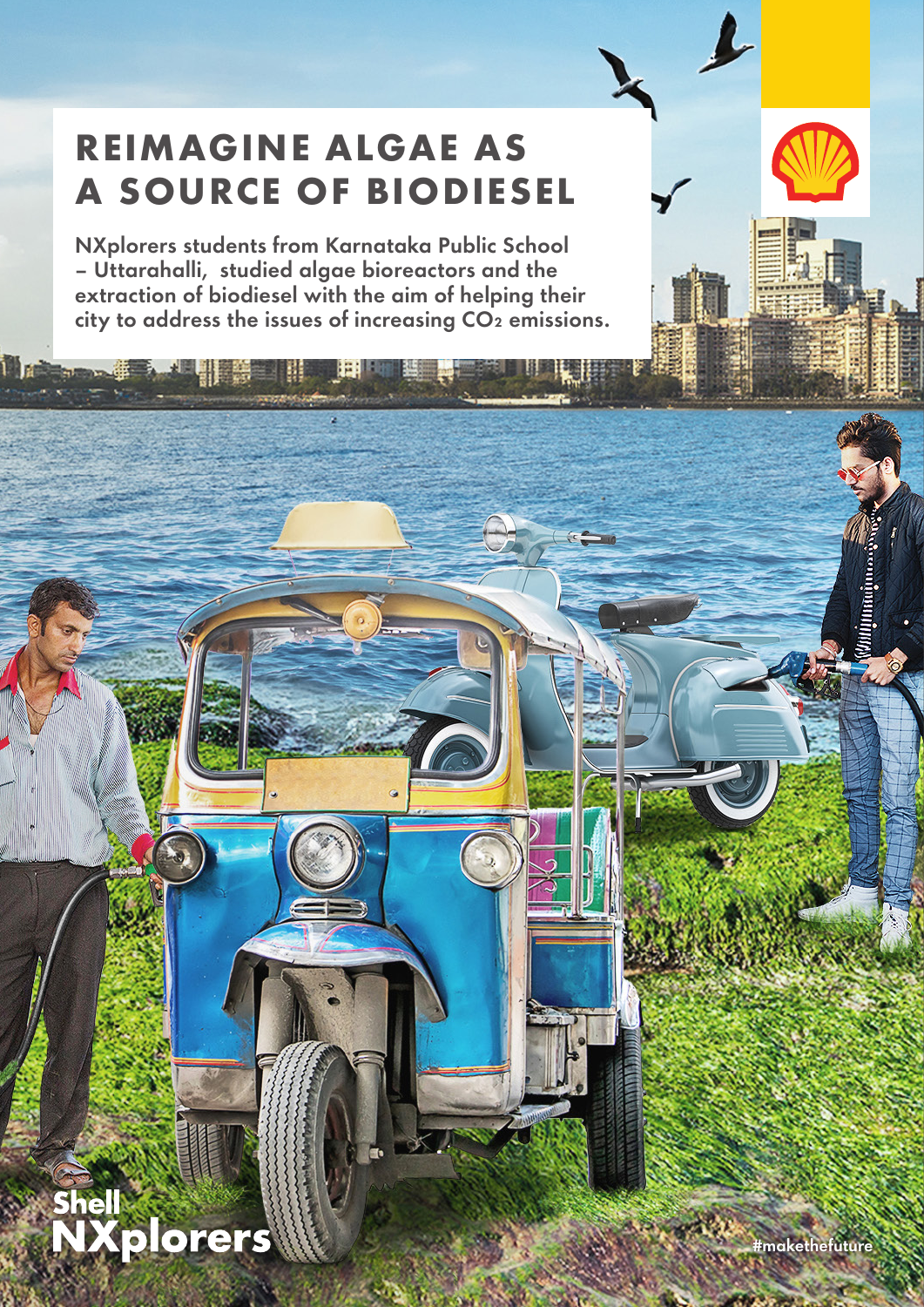Using the NXplorers toolkit, the students identified the issue of CO₂ emissions and climate change as one of critical importance. They found that an algae bioreactor acts as a carbon sequester (this is something that can capture and store carbon dioxide) and subsequently use the bioreactor to extract the biodiesel. The quest to reduce carbon dioxide emissions can contribute to the UN's Sustainable Development Goals: making cities and communities sustainable and taking action towards climate change.







## RETHINK BIOFUEL

Indian cities are growing rapidly and require a lot of development to ensure things like universal electricity access and clean modern cooking fuels for all. This requires significant industrial capacity which, unless carefully managed, has the potential to increase greenhouse gas emissions.

Lower-carbon energy sources can help Indian cities to grow sustainably. The NXplorers students addressed this by looking at microalgae, which is renewable, can be farmed regularly and has a high oil content.

## REPRODUCE ALGAE

Algae can be sustainably farmed from fresh water bodies and can double in biomass over 24 hours, making it a sustainable and renewable source of oil content. In fact, one acre of algae can produce enough oil to make 5,000 gallons of biodiesel in a year. Farming algae can help to increase access to affordable and clean energy for many people across the globe.

In India, the demand for fuel is increasing daily owing to a rapidly increasing population. There are several bodies of water in rural and urban parts of the country with abundant algae production. Not only can that algae be used in the fuel industry, but extracts can also be used as colouring agents in the textile industry and spirulina (a type of algae) has a high protein level and is a healthy food source.

The students collected algae from their nearest fresh water bodies. Then, the algae had to be separated based on its use, either for colouring agents, consumption, or extraction of biodiesel. Once the algae for extraction had been collected, the algae needed to be grown to develop a bioreactor, which then allowed for extraction of biodiesel.